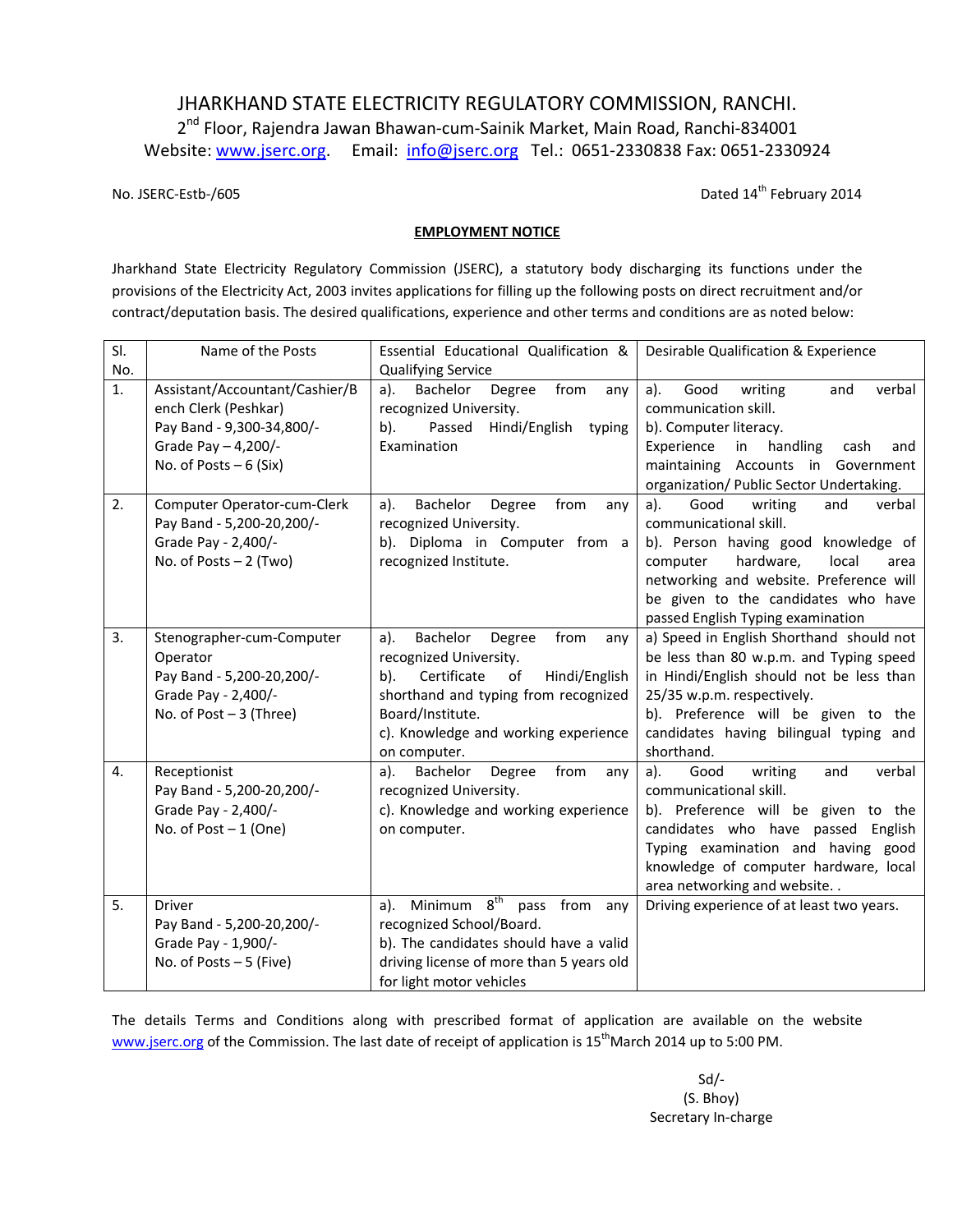### **Terms & Conditions in details**

- 1. The Commission shall have full discretion to make appointment against all or some of these posts in any manner and Commission's decision in this regard shall be final.
- 2. Minimum age for appointment will be as per State Govt. norms and the upper age limit for appointment shall be;

|                | a. Un-reserved (Male)                    | 37 Yrs. |
|----------------|------------------------------------------|---------|
|                | b. Un-reserved (Female)                  | 40 Yrs. |
| $\mathsf{C}$ . | Backward Class/Extremely Backward Class  | 40 Yrs. |
|                | (Male and Female)                        |         |
| d.             | <b>Scheduled Castes/Scheduled Tribes</b> | 40 Yrs. |
|                | (Male and Female)                        |         |

- 3. The applicants for various posts will have to appear for test/interview as decided by the Commission.
- 4. Preference and weightage shall be given to the candidates who have worked in any of the Regulatory Commission and the Commission may also consider such candidates for age relaxation. .
- 5. Incomplete applications or applications received after due date i.e. after 5:00 PM on 15<sup>th</sup> March 2014 shall not be considered.
- 6. The panel of selected candidates shall be prepared by the Selection Committee constituted by the Commission as per the JSERC (Recruitment & Service Conditions for officers and staff) Rules, 2012.
- 7. Working officials should send their application through proper channel; however, candidates may send advance copy of their applications.
- 8. The sponsoring authorities are requested to forward the application of eligible & interested candidates whose services can be spared in the event of their selection. While forwarding applications, attested photocopies of ACRs and Vigilance Clearance Certificates of the candidates should also be forwarded.
- 9. The application in the given format is to be submitted to the Secretary, Jharkhand State Electricity Regulatory Commission, 2<sup>nd</sup> Floor, Rajendra Jawan Bhawan-cum-Sainik Bazar, Main Road, Ranchi 834001, either by registered post or in person so as to reach by 5:00 PM on or before  $15<sup>th</sup>$  March 2014. The application must be accompanied by proof of all academic qualifications, mark sheets along with other testimonials. (Self attested photocopies)
- 10. All employees appointed on regular basis shall retire from the service of Commission on attaining the age of superannuation as laid down by the Govt. of Jharkhand from time to time.
- 11. Reservation will be applicable as per Govt. of Jharkhand norms.
- 12. The Commission reserves the right to reject any or all applications at any stage without assigning any reason whatsoever.
- 13. (a). Separate application is required if anybody wants to apply for more than one post.
	- (b). Prescribed format of application is enclosed.

Sd/- (S. Bhoy) Secretary In-charge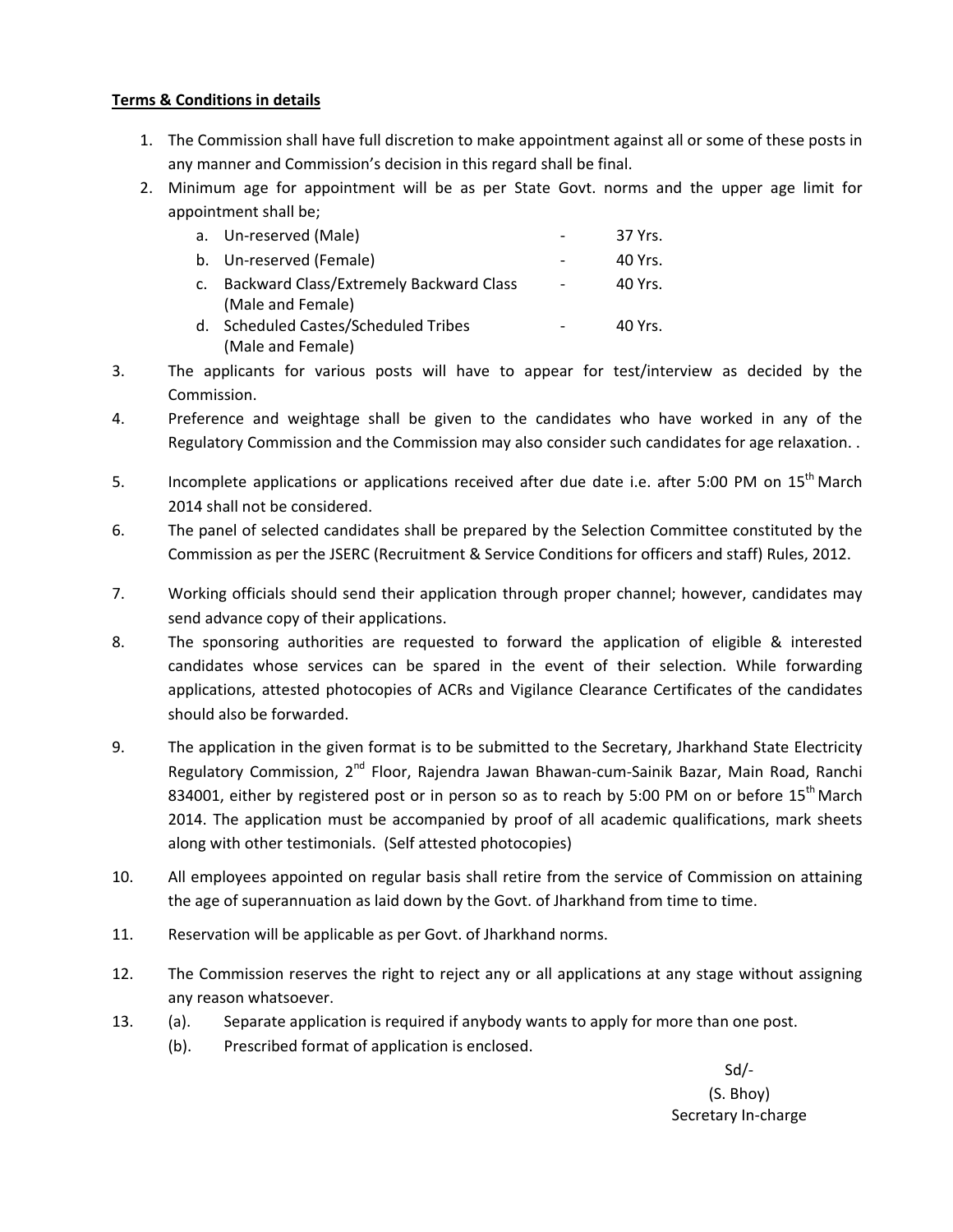Self attested recent Photograph

## **APPLICATION FORMAT**

|                  | 1. Application for the Post of                  |                      |  |
|------------------|-------------------------------------------------|----------------------|--|
|                  | 2. Name of the applicant (in capital letters) : |                      |  |
|                  | 3. Father's/Husband's name                      | $\ddot{\phantom{a}}$ |  |
|                  | 4. Address for communication with pin code:     |                      |  |
|                  |                                                 |                      |  |
|                  |                                                 |                      |  |
|                  | 5. Permanent Address                            |                      |  |
|                  |                                                 |                      |  |
|                  |                                                 |                      |  |
| 6. Date of Birth |                                                 | ÷                    |  |
| 7. Nationality   |                                                 |                      |  |
| 8. (a).          | Contact telephone number                        | ÷                    |  |
| (b).             | Email ID, if any                                |                      |  |

## 9. Educational & Professional Qualification :

| <b>Examination Passed</b> | Name of Board/University | Year of passing | Class/Division |
|---------------------------|--------------------------|-----------------|----------------|
|                           |                          |                 |                |
|                           |                          |                 |                |
|                           |                          |                 |                |
|                           |                          |                 |                |
|                           |                          |                 |                |
|                           |                          |                 |                |
|                           |                          |                 |                |
|                           |                          |                 |                |